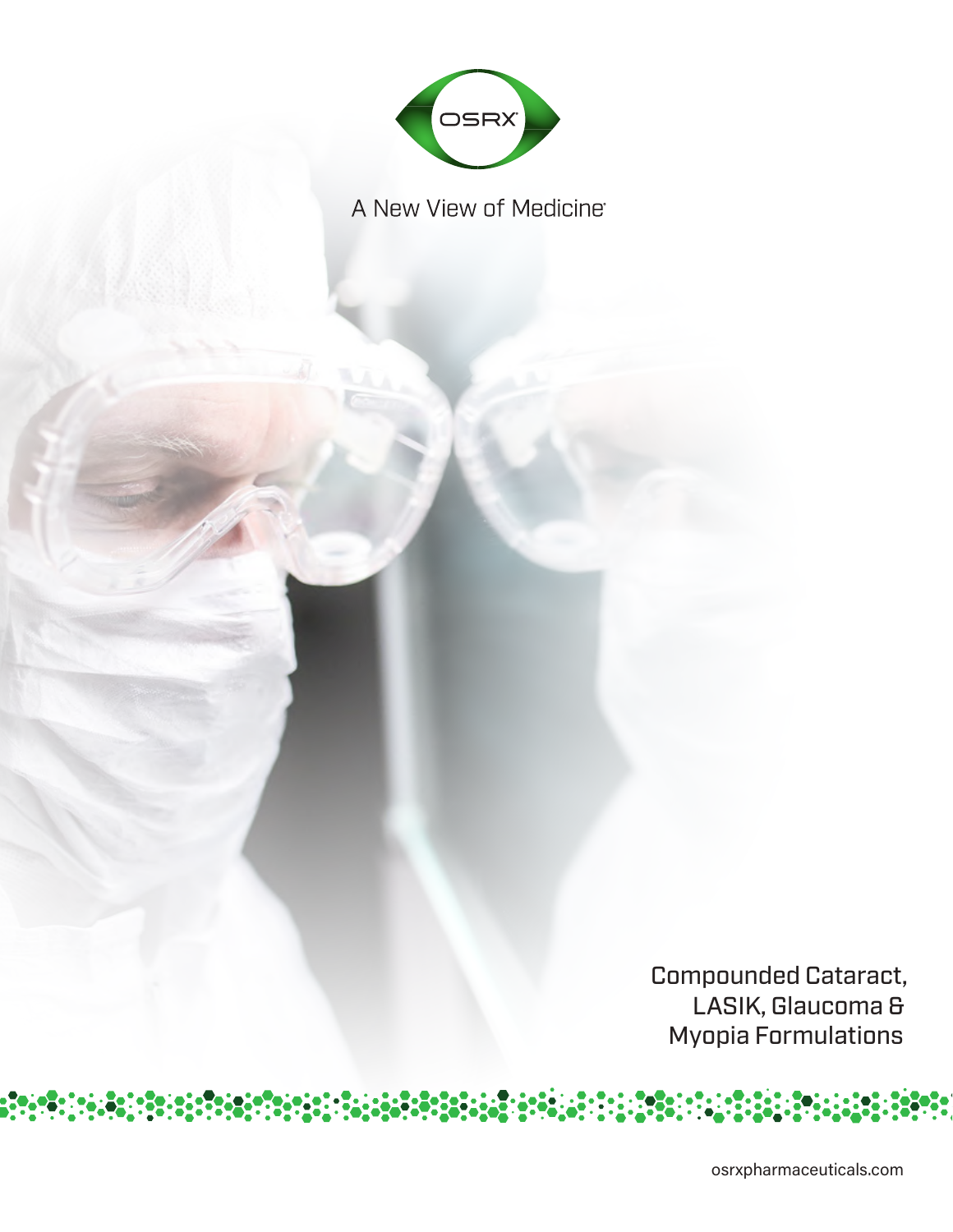**OSRX® proudly zigs where others zag.** While drug prices soar and the patient experience sours, we're countering the traditional pharma model by providing quality compounded medications, as prescribed by physicians, that are easy to use and affordable.



**Quality** Formulations



Personalized Cuality **Canadia Patient-Friendly** Free Shipping & Solution-Driven





Service

**osrxpharmaceuticals.com/order** | **855-466-1076 info@osrxpharmaceuticals.com**



OSRX continues to capably traverse the uncertain pandemicera marketplace by adhering to a core formula … Our success is predicated on providing 15 quality corrective vision care products that are affordable and easy to use, and it's all guided by our unparalleled customer service.

A Letter from the CEO etter from th  $\overline{\overline{CD}}$ 



A New View of Medicine

Our employees are laser-focused on optimizing every compounded ophthalmic formulation we supply and streamlining the ordering process for the doctors and their patients we serve. By delivering fewer drops-per-day simplicity, reasonable pricing and reliable hands-on customer support, the OSRX team continues to encourage patient compliance and serve as a model for the future of eye care.

**Anthony Sampietro** OSRX Co-Founder/CEO

# **Pharmacy Hours**

**Monday – Thursday** 7:00 am – 7:00 pm (MST) **Friday** 7:00 am – 5:00 pm (MST) **Saturday – Sunday** CLOSED

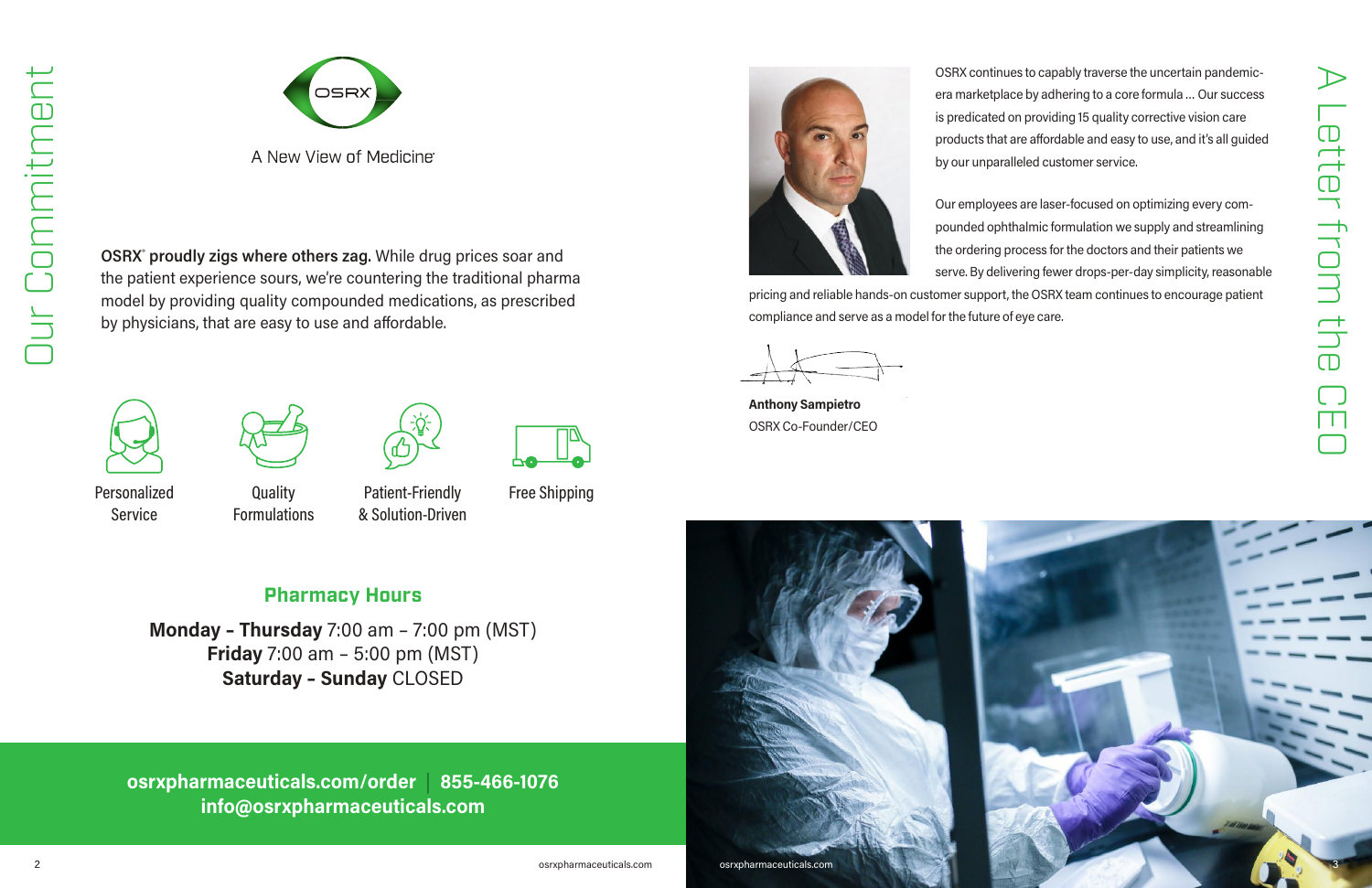ons are generally not reviewed by the FDA for safety or efficacy. OSRX does not compound copies of commercially available products. References available upon request. **View potential contraindications at: www.osrxpharmaceuticals.com/osrx-api-aecontraindication**

Compounded medications are generally not reviewed by the FDA for safety or efficacy. OSRX does not compound copies of commercially available products. References available upon request. **View potential contraindications at: www.osrxpharmaceuticals.com/osrx-api-aecontraindication**

**Our dedication to patient safety and quality is unrivaled.** This unwavering commitment to excellence is achieved by combining three core ingredients:

#### **Amy Frost, B.S., PharmD, RPH Chief Pharmacy Officer**

"OSRX has worked for years to develop a compounding process that is safe, reliable and convenient for our patients. We are constantly testing and adapting our methods to stay current, so that we can provide the best and safest option for each patient. Our staff is fully trained to meet the needs of our patients and we do so with compassion and dignity. We believe that by putting the patient first we are developing a culture of excellence."

> 92% 96% **say they are satisfied with OSRX customer service**





#### **Lauren Shulund, CPHT Customer Service Manager**

"We take pride in giving every patient the white glove treatment. We listen to our patients, make them feel comfortable, understand what they are going through and, ultimately, make sure they have what they need for their surgery. We're like the bar from Cheers, where you know everyone by name. The human touch goes a long way."

**Patient experience is at the heart of OSRX.** It's why our pharmacists and technicians are always just a phone call away, why we compound multiple medications into a single dose to simplify eye care and why we offer affordable, transparent prices.







**was easy to use**

**say they are satisfied with OSRX overall**

**say they enjoyed the** 

**convenience of taking fewer drops per day**

**agreed or somewhat agreed their shipment arrived when expected**

**say taking fewer drops helped them comply with their daily dosing regimen**

## Here is what our patients say about our formulations, pricing and services.\*

### Our Team

Our talented team has led OSRX to become certified by the Pharmacy Compounding Accreditation Board (PCAB), a designation reserved for less than 1 percent of compounding pharmacies in the U.S.

#### **Pharmacists at PCAB Pharmacies...**

- **✓** Strictly adhere to precise sterile work preparation procedures
- **✓** Undergo rigorous training
- **✓** Maintain skills certification and competency evaluations
- **✓** Participate in on-going education for QA, QC, Product Testing, Validation Testing and Environmental Monitoring

### Our Pharmacy + Formulations

Our OSRX lab in Missoula, Montana utilizes only the highest grade active pharmaceutical ingredients, the latest technology and equipment, and strictly adheres to USP 795 and 797 compounding guidelines.

- **✓** Lab and team members meet or exceed all rigorous national standards
- **✓** All sterile manipulations are performed only by our pharmacists
- **✓** All pharmacists have earned advanced certifications in aseptic techniques
- **✓** Clean room is tested and certified
- **✓** Adherence to strict guidelines and safety means every ophthalmic formulation we compound is of high quality, simple to use and affordable.



# Our Team + Our Pharmacy + Our Formulations







**ACCREDITED** 

*\*Data according to OSRX patient satisfaction survey, March 2022.*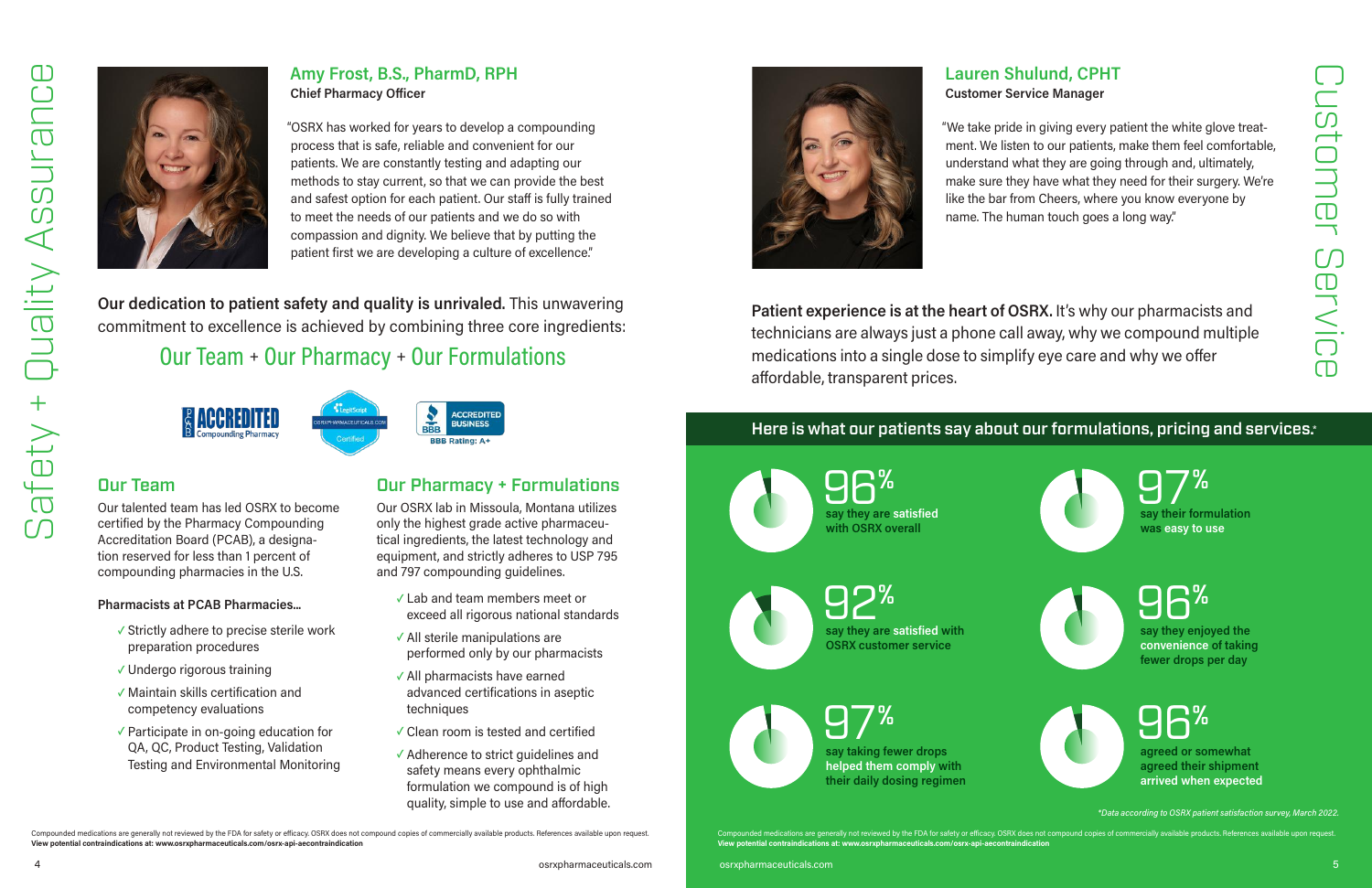2

We also have an **online portal** where staff can see every script that has been sent, and track it from fulfillment to delivery to the patient's door.

6 osrxpharmaceuticals.com osrxpharmaceuticals.com osrxpharmaceuticals.com 7 osrxpharmaceuticals.com 7 osrxpharmaceuticals.com 7

What Prescribers Say About Us ום<br>ב **Prescr** SJAD<sub>1</sub>

CΩ

1

3

4

5

We will then **process the script** within 24 hours of when we receive it

**See a video** showing exactly how that works ▶



The patient will receive **an automated phone** call and **a text** as soon as that script is processed. This call lets them know we have their prescription, and if they…

**...answered** the phone, they can **press 1** to talk to a pharmacy tech live. **...didn't answer,** we will leave them a **voice message** to call us back.

*"From the very beginning of our relationship with OSRX, their team has provided top-notch customer service to our staff and patients. Their products are affordable for our patients and provide them with an easy, all-in-one system to use for their pre/post-operative treatment. In addition, their continued support and follow-through is exceptional."* **— Angie Ridge, Director of Surgery Counseling** Watch our video on how our prescription process works: and the content of their team has provided top-notch customer service to a watch our video on how to simplify post-op cataract care:

They can also **click the link in their text message** to pay the invoice if they don't want to talk to anyone at all.

The patient will then **verify their information** on the prescription and submit payment

*"We've worked with multiple compounding pharmacies in our quest to make drop therapy more convenient, cost effective and compliant. OSRX has delivered where no others were able — providing high-quality, user-friendly and affordable compounded medications* 

*with unparalleled customer service."*

**— Paul Mann, MD & Luke Barker, MD** Mann Eye Institute and Laser Center

John-Kenyon Eye Centers

*"It is very convenient that patients have to only use one bottle of medications for surgery. It has eliminated any confusion on the patient's end and decreased chair time during post-op evaluations. I am very pleased with the compounded eye drops that we order through OSRX."*

> **— Michael Rom, MD** Insight Eye Center

You **send us a script** through your current EMR system or through our online portal



The medication **ships via USPS** 3–7 day directly to the patient's home the same day. • The medication ships for free, but if needed we can expedite the shipment via FedEx 2nd Day for an additional \$12.50 or FedEx Overnight for an additional \$40





| $\overline{\mathbf{R}}$<br>$\mathbf{R} =$                   |  |
|-------------------------------------------------------------|--|
| $\vert \mathbf{r} \vert = \vert$<br>$\overline{\mathbf{R}}$ |  |
|                                                             |  |
| $=$ $\mid$<br>$R =$<br>R <sub>X</sub>                       |  |

*"I chose OSRX because of their reputation of efficiency, quality, and outstanding customer service. No more call backs complaining about price or wondering how many times each branded drop should be taken."* **— Jacqueline Griffiths, MD** New View Eye Center

*"I'm not a pharmacist! I don't know how much my patients' drops will cost at a traditional pharmacy — but I know the cost from OSRX for every single patient."*

**— Marc Moore, MD** Graves Gilbert Clinic





#### *"Patient convenience and comfort! Other compounded drops were terribly uncomfortable!"*

**— Michael Rolfsen, MD** Waco Ophthalmology

Compounded medications are generally not reviewed by the FDA for safety or efficacy. OSRX does not compound copies of commercially available products. References available upon request. **View potential contraindications at: www.osrxpharmaceuticals.com/osrx-api-aecontraindication** Professional Disclosure: Drs. Mann and Griffiths are medical advisory board members for Ocular Science (an OSRX affiliate) and have financial interest in the company.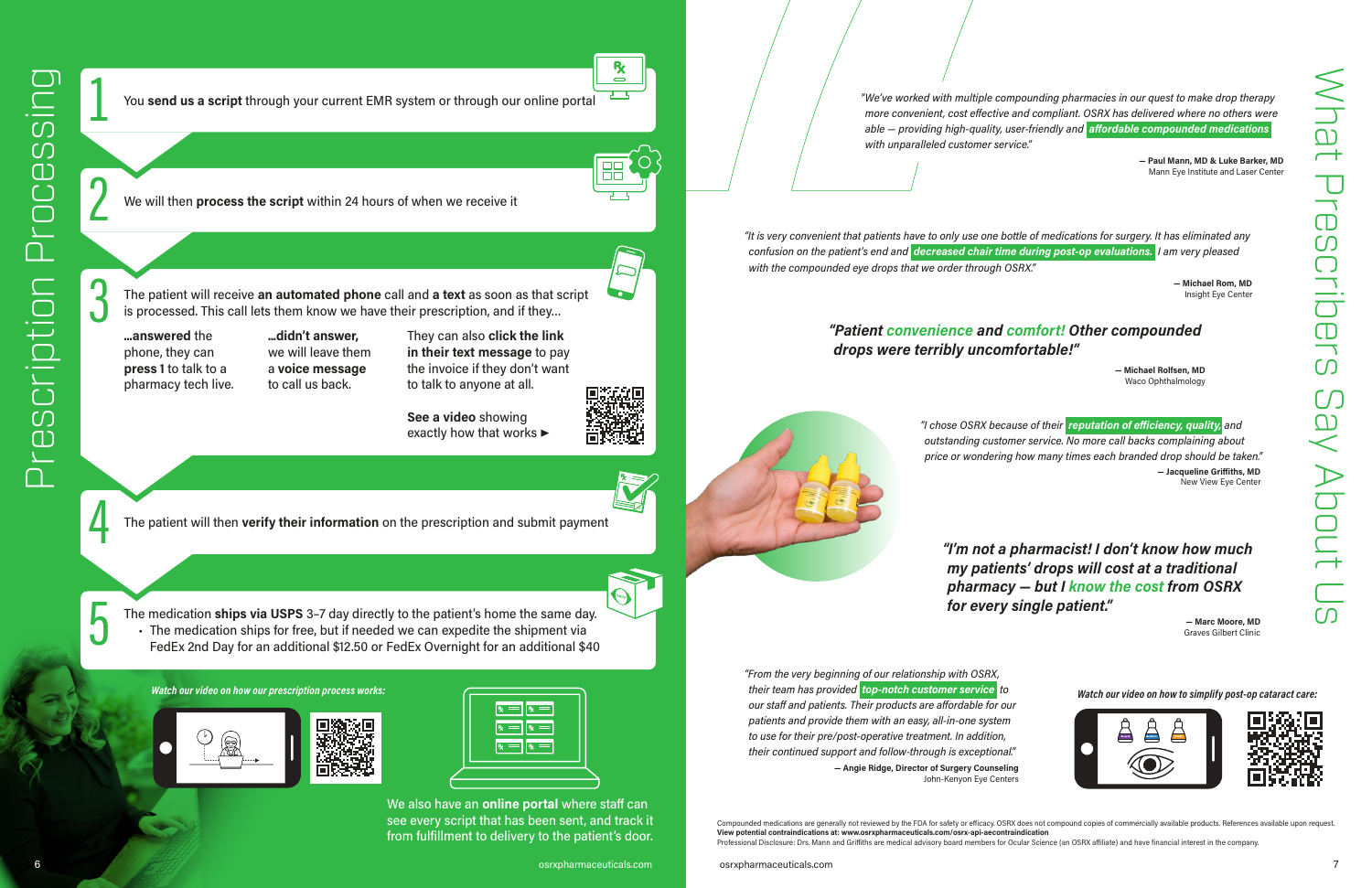

**OMNI by OSRX® Cataract and LASIK formulations** are water soluble and gentle on the cornea.



*"Having used the (OMNI) compounded postoperative cataract surgery drops in over 5,000 patients, I can confidently say this has improved compliance, streamlined standardization and provided top-notch safety in my cataract surgery post-op patients."* 

Compounded medications are generally not reviewed by the FDA for safety or efficacy. OSRX does not compound copies of commercially available products. References available upon request. **View potential contraindications at: www.osrxpharmaceuticals.com/osrx-api-aecontraindication**  Professional Disclosure: Dr. Yeu is on the Medical Advisory Board for Ocular Science® (an affiliate of OSRX) and is an equity owner in the company.

**— Elizabeth Yeu, MD,** Virginia Eye Consultants



**View potential contraindications at: www.osrxpharmaceuticals.com/osrx-api-aecontraindication**

Compounded medications are generally not reviewed by the FDA for safety or efficacy. OSRX does not compound copies of commercially available products. References available upon request.







\$11 **Brimonidine Tartrate** (0.2%) **Dorzolamide** (2%) Sterile Ophthalmic Solution (2mL)



\$15 **Tropicamide** (1%) **Phenylephrine HCl** (2.5%) Sterile Ophthalmic Solution (2mL)

\$40 **Moxifloxacin** (0.5%) **Bromfenac** (0.075%) Sterile Ophthalmic Solution (5mL)

\$40 **Prednisolone Phosphate** (1%) **Bromfenac** (0.075%) Sterile Ophthalmic Solution (4mL)



#### \$40/\$60

**Prednisolone Phosphate** (1%) **Moxifloxacin** (0.5%) **Ketorolac Tromethamine** (0.5%) Sterile Ophthalmic Solution (5 & 8mL)



## \$40/60

**Prednisolone Phosphate** (1%) **Moxifloxacin** (0.5%) **Bromfenac** (0.075%) Sterile Ophthalmic Solution (5 & 8mL)



## \$40

**Prednisolone Phosphate** (1%) **Ketorolac Tromethamine** (0.5%) Sterile Ophthalmic Solution (4mL)

# \$40

**Prednisolone Phosphate** (1%) **Moxifloxacin** (0.5%) Sterile Ophthalmic Solution (5mL)



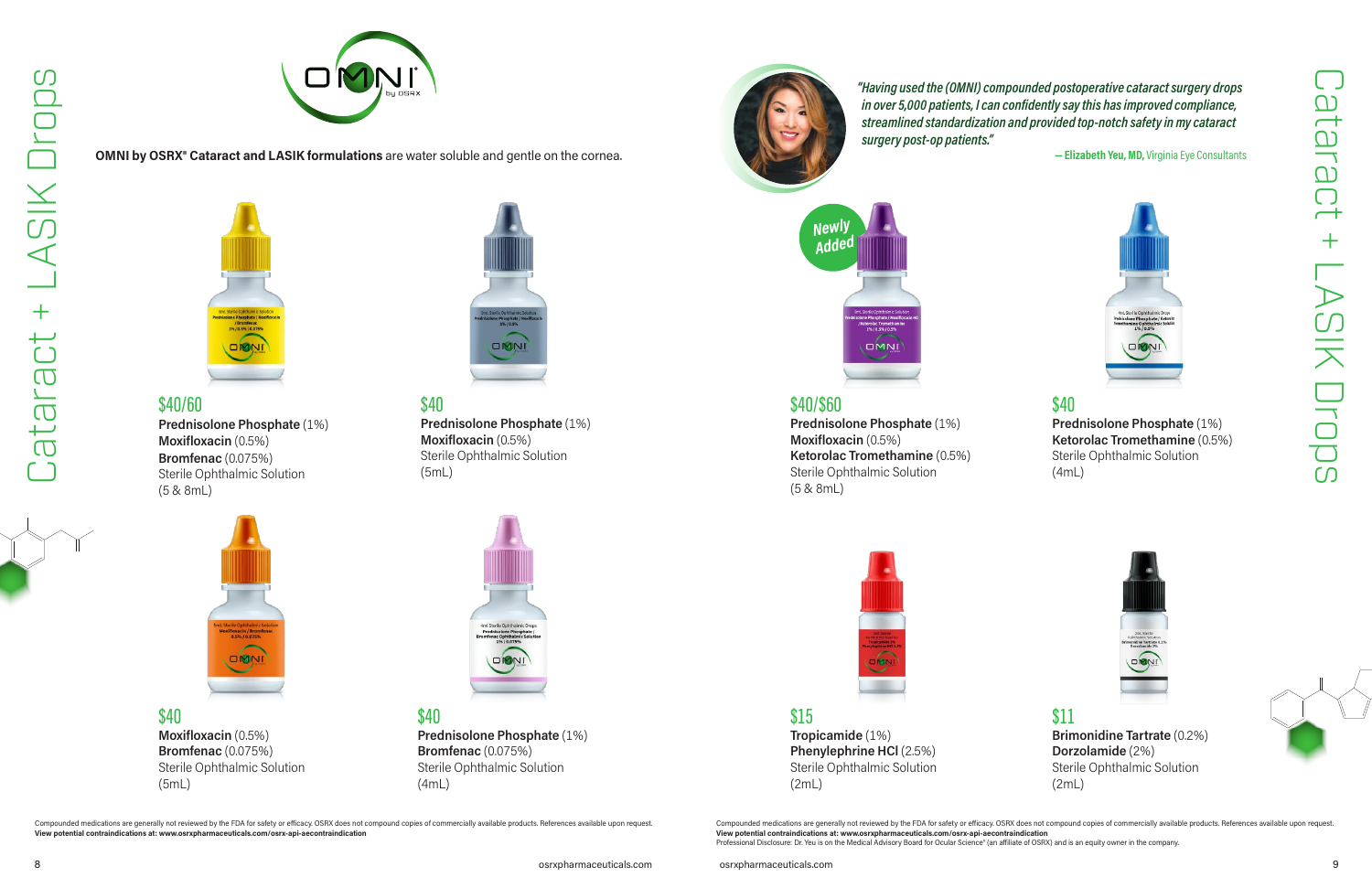The formula of this **intracameral injection** is transparent, allowing a patient to leave the operating room without the milkiness that typically occurs with other post-op

intravitreal injections.

#### \$25

**Dexamethasone Phosphate** (0.1%) **Moxifloxacin** HCI (0.5%) Sterile Ophthalmic Injection (1mL)



Compounded medications are generally not reviewed by the FDA for safety or efficacy. OSRX does not compound copies of commercially available products. References available upon request. **View potential contraindications at: www.osrxpharmaceuticals.com/osrx-api-aecontraindication**

Professional Disclosure: Dr. Khodabakhsh is on the Medical Advisory Board for Ocular Science® (an affiliate of OSRX) and is an equity owner in the company.

Studies show that a low dose of **atropine**, typically administered as eye drops in the evening, has the potential to significantly slow the progression of myopia in children – helping prevent severe nearsightedness.<sup>12</sup>

*"What we love about compounded intracameral injection, is that it really reduces the need for post-operative drops in my patients. They come out the next day, they have very clean eyes, they have really clean corneas without any significant edema and they are very happy."*

> Compounded medications are generally not reviewed by the FDA for safety or efficacy. OSRX does not compound copies of commercially available products. References available upon request. **View potential contraindications at: www.osrxpharmaceuticals.com/osrx-api-aecontraindication**  Professional Disclosure: Dr. Rhue is on the Medical Advisory Board for Ocular Science® (an affiliate of OSRX) and is an equity owner in the company

**— James Khodabakhsh, MD** Beverly Hills Institute of Ophthalmology



To make caring for your child's vision simpler, OMNI compounds high-quality atropine medication, as customized by your prescriber.

<sup>1</sup> Five-Year Clinical Trial on Atropine for the Treatment of Myopia 2, Chia, Audrey et al., Ophthalmology, Volume 123, Issue 2, 391 - 399 <sup>2</sup> Yam JC, Jiang Y, Tang SM, et al. Low-Concentration Atropine for Myopia Progression (LAMP) Study: A Randomized, Double-Blinded, Placebo-Controlled Trial of 0.05%, 0.025%, and 0.01% Atropine Eye Drops in Myopia Control. Ophthalmology. 2019;126(1):113-124. doi:10.1016/j.ophtha.2018.05.029

\$45

**Atropine Sulfate** Sterile Ophthalmic Solution (3.5mL)

0.01%

**Atropine Sulfate** Sterile Ophthalmic Solution (3.5mL)



\$45 0.025%

#### \$45

**Atropine Sulfate**  Sterile Ophthalmic Solution (3.5mL) 0.05%

*"OSRX is easy to work with and provides top-of-the-line drops. Since we brought Atropine therapy into our practice for myopia control, they've made it both affordable and easy to get…I highly recommend OSRX for all of your compounding pharmacy needs."*

**— Brianna Rhue, OD,** West Broward Eyecare Associates



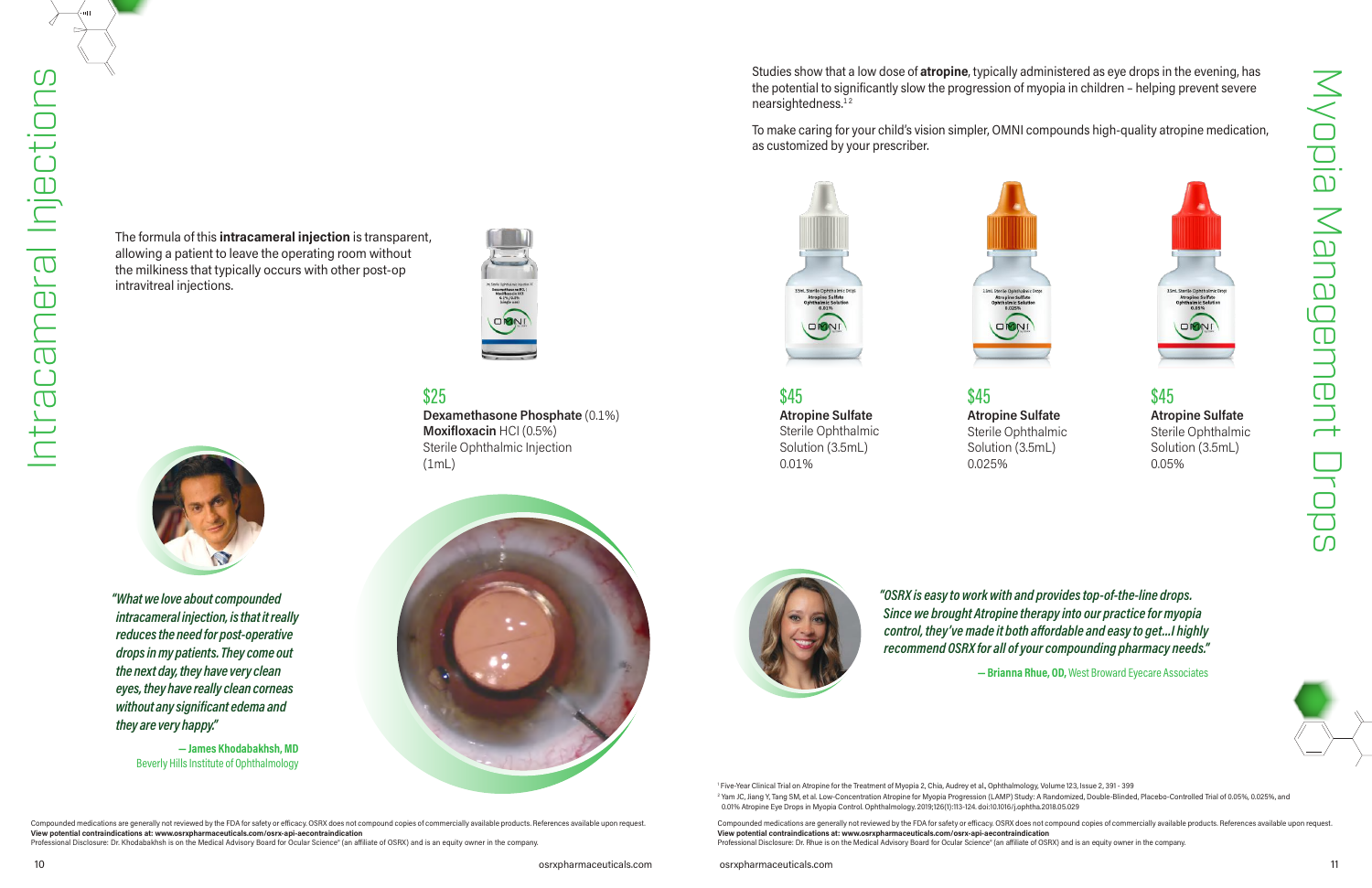

#### \$50 **Timolol** (0.5%) **Latanoprost** (0.005%) Sterile Ophthalmic Solution

(3.5mL)



**Timolol** (0.5%) **Brimonidine Tartrate** (0.2%) **Dorzolamide** (2%) Sterile Ophthalmic Solution (3.5mL)



#### \$60(PM FORMULA)

**Timolol** (0.5%) **Brimonidine Tartrate** (0.2%) **Dorzolamide** (2%) **Latanoprost** (0.005%) Sterile Ophthalmic Solution (3.5mL)

*"OMNI combo drops have saved many of my glaucoma patients from unnecessary surgery due to tolerability, ease of use and lower cost."* 

> **— Steven R. Sarkisian, MD**  Oklahoma Eye Surgeons



# $$55$  (AM FORMULA)

Compounded medications are generally not reviewed by the FDA for safety or efficacy. OSRX does not compound copies of commercially available products. References available upon request. **View potential contraindications at: www.osrxpharmaceuticals.com/osrx-api-aecontraindication** 

Professional Disclosure: Dr. Sarkisian is on the Medical Advisory Board for Ocular Science® (an affiliate of OSRX) and is an equity owner in the company.

**Example 18 Second Series and Series and Series Series Series Series Series Series Series and growth. Over time, as with many practices, becoming a higher volume cataract surgeon eventually created stresses in the system s** about post-operative drops in terms of what was being prescribed and what the patient received. When we opened the doors at Triangle Eye Consultants earlier last year, we decided in our nimble environment to explore some new methods to address some of the major pain-points for patients and clinicians. As a new cataract and refractive-focused practice, one of our first steps was to begin using compounded eye drops postoperatively. By offering patients a high-quality medication to treat their pain and

**By Preeya Gupta, MD**



*After 10 years at an academic practice, Dr. Preeya K. Gupta opened her own ophthalmology practice in July. As the founder and managing director of Triangle Eye Consultants, which is "dedicated to providing (patients) the latest treatment advances in cataract surgery, dry eye disease treatments and corneal disease management," Dr. Gupta* 

*and her team immediately began using compounded eye drops from OSRX®.*

inflammation after cataract surgery, we've been able to streamline their experience by minimizing confusion from complicated instructions and multiple bottles of medication.

**eing part of an academic institution for the first part of** my career provided an ideal foundation for my education and growth. Over time, as with many practices, becoming a higher volume cataract surgeon eventually created stresses My staff and I have great confidence knowing compounded drops improve patient compliance – which helps them achieve the outcomes we expect. We pride ourselves on appropriate post-operative care and patient medication management is an essential component of achieving those outcomes. Perhaps equally important is that since starting to prescribe OMNI formulations from OSRX, we're better able to focus our staff time on the patients, not their medications. We are no longer spending extra resources to hire employees to manage prior authorizations and pharmacy phone calls, which distracts from our primary goal of giving patients our full attention while we're in clinic. I can spend more face-to-face time with my patients, provide better service and a more seamless experience. That is ultimately what the doctor and patient are striving for.

Having multiple medications (steroid, antibiotic, NSAID) in one bottle with simplified dosing instructions was the main motivation for us. We're prescribing prednisolone, moxifloxacin and bromfenac (OMNI by OSRX®) compounded formulations. For dosing, we just do one drop three times a day until the bottle is gone. It's been an amazing experience that has helped us advance patient benefits and simplify how we communicate with patients and their family members. We've been able to bypass a lot of the chaos associated with prescribing eye drops – pharmacy callbacks, drug substitutions, insurance reimbursement, etc. We have customized handouts with personalized information for patients about their surgery, OSRX pharmacy and the process for having the drops conveniently mailed to their home. Our patients do not need to go to the drug store and their postoperative drops are affordable. macy. With compounded drops, though, we now have consistent pricing, clarity and can provide more predictability for our patients. When patients are deciding about surgery, there is a lot of information given to them to consider —lens selection, premium options and more. Our patients appreciate that drops from OSRX are affordably priced so that they can focus on their wellbeing. Finally, our internal experience for both my staff and me has been excellent and simplified by the OSRX team. They continue to communicate with our team regularly and we feel comfortable contacting the pharmacy with any questions or needs. OSRX continues to provide high-level customer support while expanding their offerings of high-quality formulations we need for our patients. I'm grateful to have OSRX and their continued commitment to patients and clinicians as part of my team.

Of course, cost is also a huge factor. With the changing landscape of insurance and variable coverage, it's difficult to give patients an exact estimate for eye drop costs when sent to a traditional phar-

# **Minimizing Patient Eye Drop Confusions** Was Job No. 1 for My New Ophthalmology Practice





Compounded medications are generally not reviewed by the FDA for safety or efficacy. OSRX does not compound copies of commercially available products. References available upon request. **View potential contraindications at: www.osrxpharmaceuticals.com/osrx-api-aecontraindication** Professional Disclosure: Dr. Gupta has a financial interest in Ocular Science® (an affiliate of OSRX).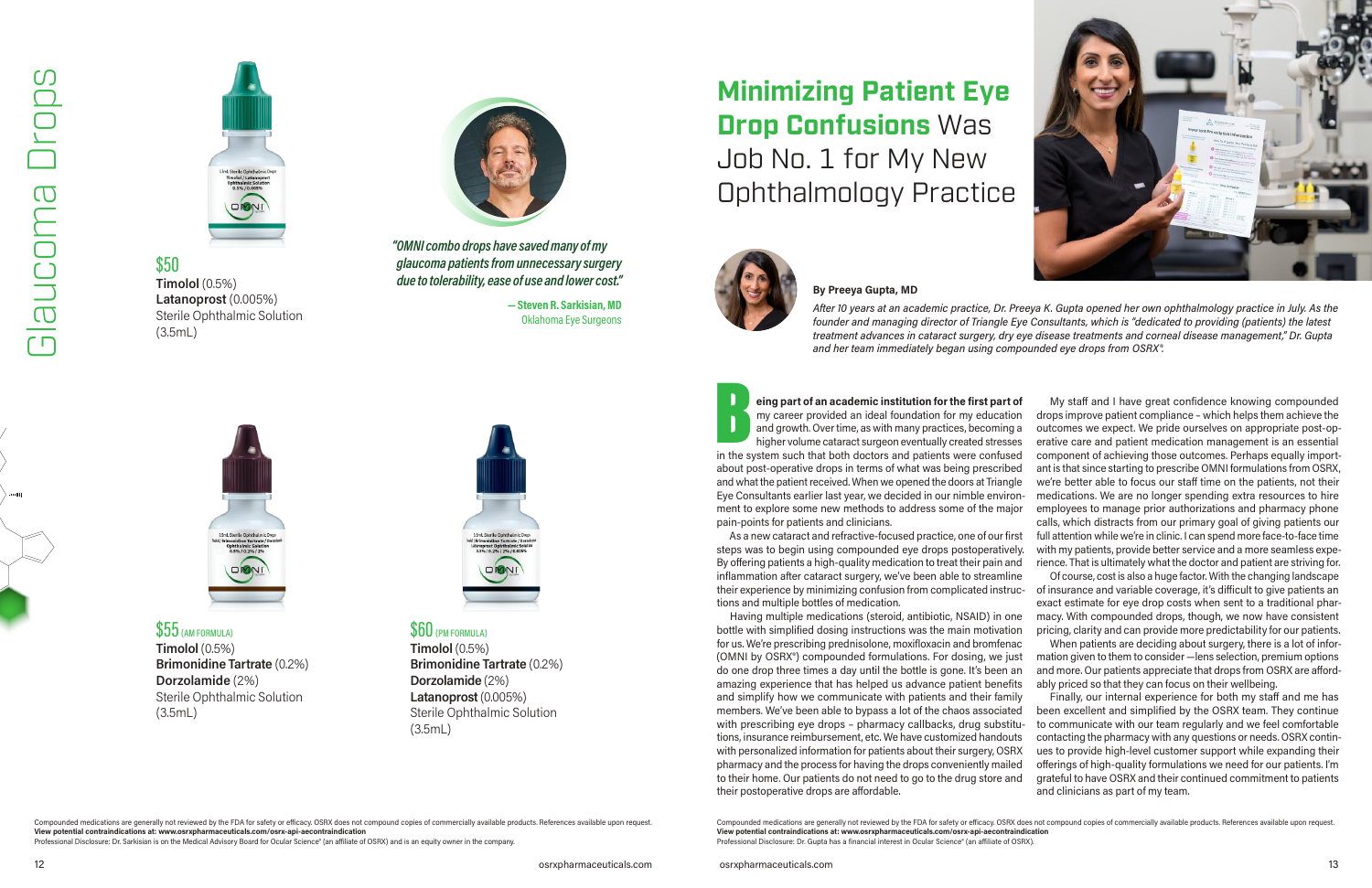### EMR / E-Prescribing

- 1. Locate OSRX under "retail or mail order" pharmacies in your EMR system
- 2. Medications must appear on e-prescriptions exactly as listed on our EMR Instructions, located at **osrxpharmaceuticals.com/resources**
- 3. ALWAYS send a test prescription prior to beginning to order product.

### OSRX Prescriber Portal

- 1. Visit **osrxpharmaceuticals.com/account** to submit a new account request
- 2. An OSRX representative will contact you to provide credentials to our prescriber portal
- 3. Log into prescriber portal and follow the instructions to submit prescriptions

#### *Questions? Call, email or live chat our customer service team.*

d medications are generally not reviewed by the FDA for safety or efficacy. OSRX does not compound copies of commercially available products. References available upon request.<br>i<mark>al contraindications at: www.osrxpharmaceut</mark>

|           | <b>OMNI by OSRX® Formulations</b>                                                                                                                                                                                         | <b>Concentration</b>         | <b>Volume</b> | <b>Price</b> | Category                           |  |  |
|-----------|---------------------------------------------------------------------------------------------------------------------------------------------------------------------------------------------------------------------------|------------------------------|---------------|--------------|------------------------------------|--|--|
|           | <b>Atropine Sulfate Sterile Ophthalmic Solution</b>                                                                                                                                                                       | 0.01%                        | 3.5mL         | \$45         | Myopia<br>Management               |  |  |
|           | <b>Atropine Sulfate Sterile Ophthalmic Solution</b>                                                                                                                                                                       | 0.025%                       | 3.5mL         | \$45         | Myopia<br>Management               |  |  |
|           | <b>Atropine Sulfate Sterile Ophthalmic Solution</b>                                                                                                                                                                       | 0.05%                        | 3.5mL         | \$45         | Myopia<br>Management               |  |  |
|           | <b>Prednisolone Phosphate, Moxifloxacin and Bromfenac</b><br><b>Sterile Ophthalmic Solution</b>                                                                                                                           | 1% / 0.5% /<br>0.075%        | 5mL<br>8mL    | \$40<br>\$60 | Cataract and<br><b>LASIK Drops</b> |  |  |
|           | <b>Moxifloxacin and Bromfenac Sterile Ophthalmic Solution</b>                                                                                                                                                             | 0.5% / 0.075%                | 5mL           | \$40         | Cataract and<br><b>LASIK Drops</b> |  |  |
|           | <b>Prednisolone Phosphate and Moxifloxacin Sterile</b><br><b>Ophthalmic Solution</b>                                                                                                                                      | 1% / 0.5%                    | 5mL           | \$40         | Cataract and<br><b>LASIK Drops</b> |  |  |
|           | Prednisolone Phosphate, Moxifloxacin and Ketorolac<br><b>Tromethamine Sterile Ophthalmic Solution</b>                                                                                                                     | 1% / 0.5% /<br>0.5%          | 5mL<br>8mL    | \$40<br>\$60 | Cataract and<br><b>LASIK Drops</b> |  |  |
|           | <b>Prednisolone Phosphate and Bromfenac</b><br><b>Sterile Ophthalmic Solution</b>                                                                                                                                         | 1% / 0.075%                  | 4mL           | \$40         | Cataract and<br><b>LASIK Drops</b> |  |  |
|           | <b>Prednisolone Phosphate and Ketorolac Tromethamine</b><br><b>Sterile Ophthalmic Solution</b>                                                                                                                            | 1% / 0.5%                    | 4mL           | \$40         | Cataract and<br><b>LASIK Drops</b> |  |  |
| $\bullet$ | <b>Brimonidine Tartrate, Dorzolamide Sterile</b><br><b>Ophthalmic Solution</b>                                                                                                                                            | 0.2%/2%                      | 2mL           | \$11         | Cataract and<br><b>LASIK Drops</b> |  |  |
|           | <b>Tropicamide, Phenylephrine HCI</b><br><b>Sterile Ophthalmic Solution</b>                                                                                                                                               | 1% / 2.5%                    | 2mL           | \$15         | Cataract and<br><b>LASIK Drops</b> |  |  |
|           | Dexamethasone Phosphate, Moxifloxacin HCl<br><b>Sterile Ophthalmic Injection</b>                                                                                                                                          | $0.1\% / 0.5\%$              | 1mL           | \$25         | Intracameral<br>Injection          |  |  |
| (6)       | <b>Timolol and Latanoprost Sterile Ophthalmic Solution</b>                                                                                                                                                                | $0.5\%$ /<br>0.005%          | 3.5mL         | \$50         | Glaucoma<br>Management             |  |  |
|           | <b>Timolol, Brimonidine Tartrate and Dorzolamide</b><br><b>Sterile Ophthalmic Solution (AM Formula)</b>                                                                                                                   | 0.5% / 0.2%<br>/2%           | 3.5mL         | \$55         | Glaucoma<br>Management             |  |  |
|           | Timolol, Brimonidine Tartrate, Dorzolamide and<br>Latanoprost Sterile Ophthalmic Solution (PM Formula)                                                                                                                    | 0.5% / 0.2% /<br>2% / 0.005% | 3.5mL         | \$60         | Glaucoma<br>Management             |  |  |
|           | *Volume discounts available.<br>Compounded medications are generally not reviewed by the FDA for safety or efficacy. OSRX does not compound copies of commercially available products. References available upon request. |                              |               |              |                                    |  |  |

*Check out our helpful "how-to verify your address & submit*  75 T *payment from your phone" video at osrxpharmaceuticals.com/patient.*